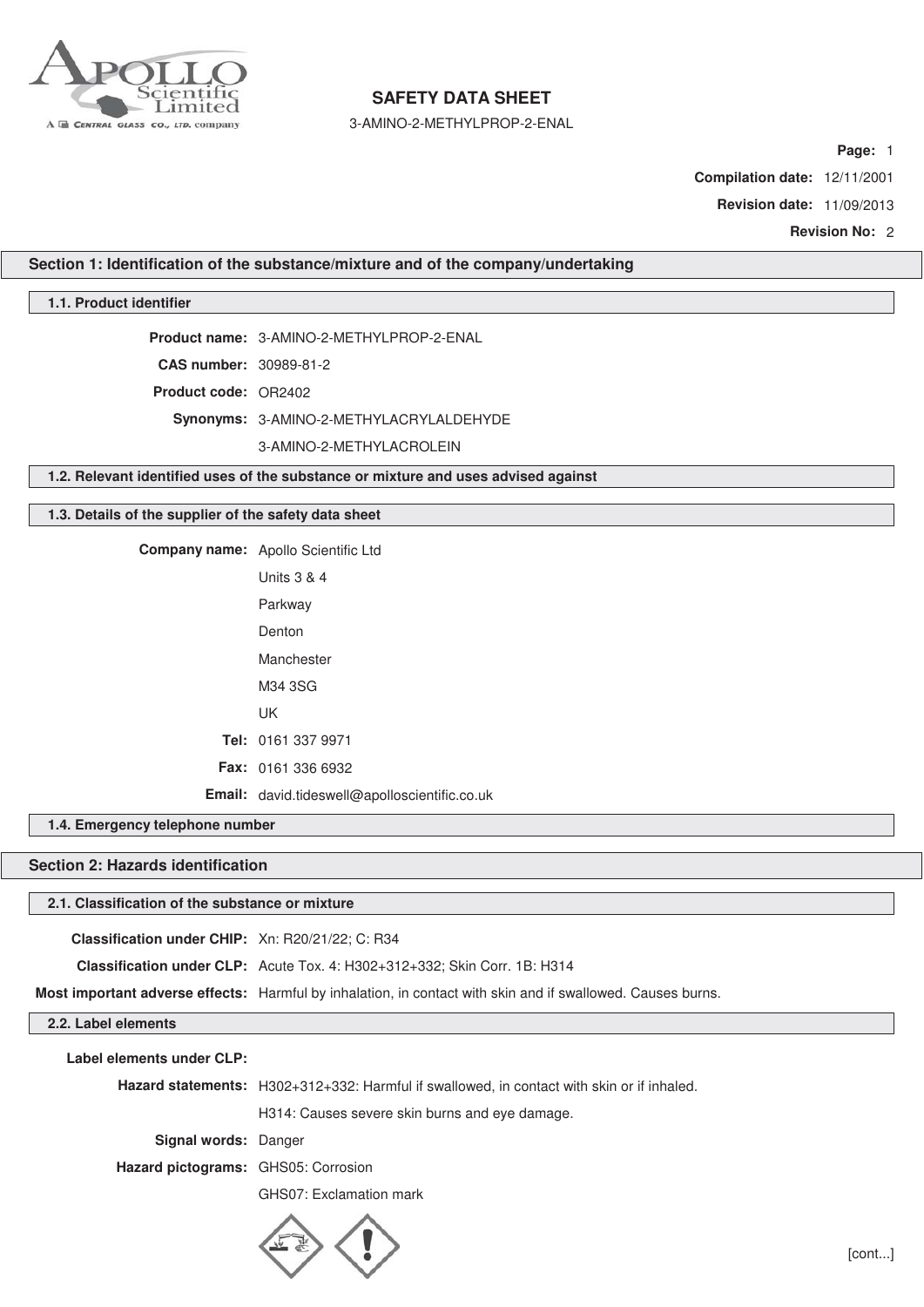### 3-AMINO-2-METHYLPROP-2-ENAL

**Precautionary statements:** P280: Wear protective gloves/protective clothing/eye protection/face protection.

P309+311: IF exposed or if you feel unwell: Call a POISON CENTER or doctor.

**Label elements under CHIP:**

**Hazard symbols:** Corrosive.



**Risk phrases:** R20/21/22: Harmful by inhalation, in contact with skin and if swallowed. R34: Causes burns. **Safety phrases:** S22: Do not breathe dust.

S36/37/39: Wear suitable protective clothing, gloves and eye / face protection.

# **2.3. Other hazards**

**PBT:** This substance is not identified as a PBT substance.

# **Section 3: Composition/information on ingredients**

# **3.1. Substances**

**Chemical identity:** 3-AMINO-2-METHYLPROP-2-ENAL

# **Section 4: First aid measures**

| 4.1. Description of first aid measures                           |                                                                                                      |  |
|------------------------------------------------------------------|------------------------------------------------------------------------------------------------------|--|
|                                                                  | <b>Skin contact:</b> Remove all contaminated clothes and footwear immediately unless stuck to skin.  |  |
|                                                                  | Drench the affected skin with running water for 10 minutes or longer if substance is still           |  |
|                                                                  | on skin. Transfer to hospital if there are burns or symptoms of poisoning.                           |  |
|                                                                  | Eye contact: Bathe the eye with running water for 15 minutes. Transfer to hospital for specialist    |  |
|                                                                  | examination.                                                                                         |  |
|                                                                  | Ingestion: Wash out mouth with water. Do not induce vomiting. Give 1 cup of water to drink every 10  |  |
|                                                                  | minutes. If unconscious, check for breathing and apply artificial respiration if necessary.          |  |
|                                                                  | If unconscious and breathing is OK, place in the recovery position. Transfer to hospital             |  |
|                                                                  | as soon as possible.                                                                                 |  |
|                                                                  | <b>Inhalation:</b> Remove casualty from exposure ensuring one's own safety whilst doing so. If       |  |
|                                                                  | unconscious and breathing is OK, place in the recovery position. If conscious, ensure                |  |
|                                                                  | the casualty sits or lies down. If breathing becomes bubbly, have the casualty sit and               |  |
|                                                                  | provide oxygen if available. Transfer to hospital as soon as possible.                               |  |
| 4.2. Most important symptoms and effects, both acute and delayed |                                                                                                      |  |
|                                                                  | Skin contact: Blistering may occur. Progressive ulceration will occur if treatment is not immediate. |  |
|                                                                  | Eye contact: Corneal burns may occur. May cause permanent damage.                                    |  |
|                                                                  | <b>Ingestion:</b> Corrosive burns may appear around the lips. Blood may be vomited. There may be     |  |

bleeding from the mouth or nose.

**Inhalation:** There may be shortness of breath with a burning sensation in the throat. Exposure may cause coughing or wheezing.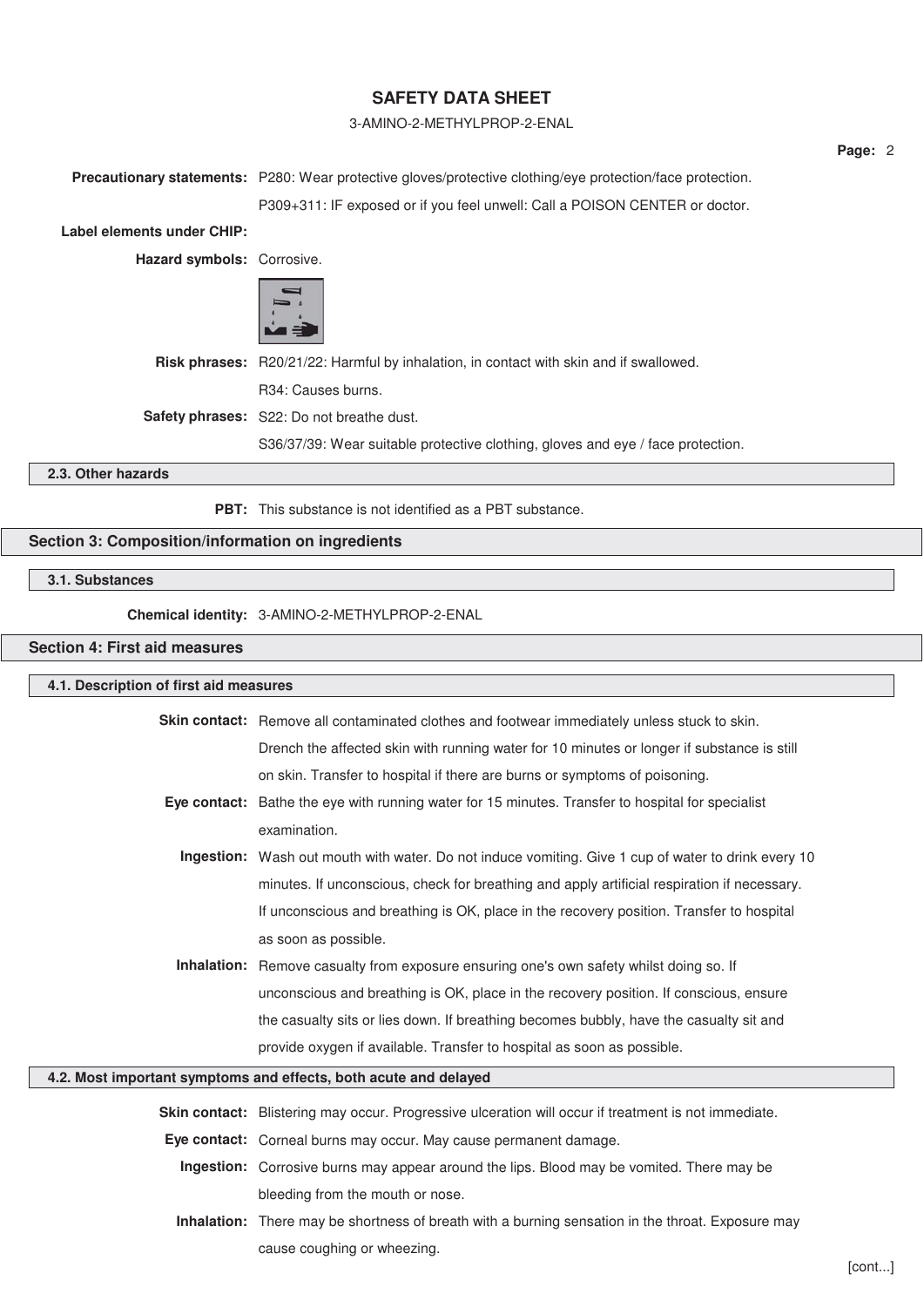3-AMINO-2-METHYLPROP-2-ENAL

#### **4.3. Indication of any immediate medical attention and special treatment needed**

#### **Section 5: Fire-fighting measures**

#### **5.1. Extinguishing media**

**Extinguishing media:** Carbon dioxide, dry chemical powder, foam. Suitable extinguishing media for the

surrounding fire should be used. Use water spray to cool containers.

#### **5.2. Special hazards arising from the substance or mixture**

**Exposure hazards:** Corrosive. In combustion emits toxic fumes of carbon dioxide / carbon monoxide. Nitrogen oxides (NOx).

#### **5.3. Advice for fire-fighters**

**Advice for fire-fighters:** Wear self-contained breathing apparatus. Wear protective clothing to prevent contact with skin and eyes.

## **Section 6: Accidental release measures**

#### **6.1. Personal precautions, protective equipment and emergency procedures**

**Personal precautions:** Notify the police and fire brigade immediately. If outside keep bystanders upwind and away from danger point. Mark out the contaminated area with signs and prevent access to unauthorised personnel. Do not attempt to take action without suitable protective clothing - see section 8 of SDS. Do not create dust.

#### **6.2. Environmental precautions**

**Environmental precautions:** Do not discharge into drains or rivers.

## **6.3. Methods and material for containment and cleaning up**

**Clean-up procedures:** Clean-up should be dealt with only by qualified personnel familiar with the specific

substance. Transfer to a closable, labelled salvage container for disposal by an

appropriate method.

### **6.4. Reference to other sections**

## **Section 7: Handling and storage**

#### **7.1. Precautions for safe handling**

**Handling requirements:** Avoid direct contact with the substance. Ensure there is sufficient ventilation of the area. Do not handle in a confined space. Avoid the formation or spread of dust in the air. Only use in fume hood.

#### **7.2. Conditions for safe storage, including any incompatibilities**

**Storage conditions:** Store in cool, well ventilated area. Keep container tightly closed. Air sensitive. Store under Argon.

**Suitable packaging:** Must only be kept in original packaging.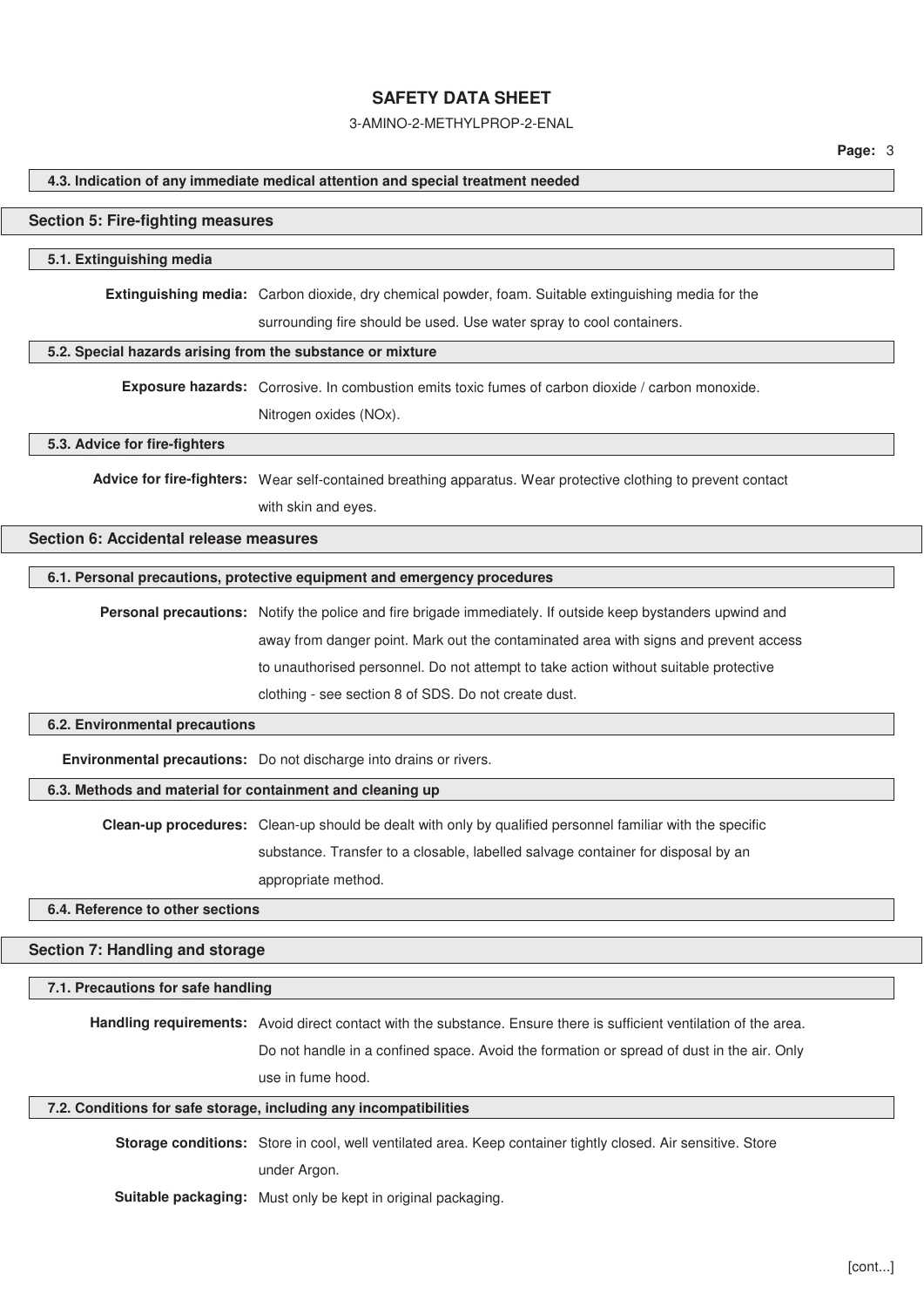### 3-AMINO-2-METHYLPROP-2-ENAL

**Page:** 4

#### **7.3. Specific end use(s)**

**Specific end use(s):** No data available.

### **Section 8: Exposure controls/personal protection**

#### **8.1. Control parameters**

**Workplace exposure limits:** No data available.

### **8.2. Exposure controls**

|                                            | Engineering measures: Ensure there is sufficient ventilation of the area.                                             |
|--------------------------------------------|-----------------------------------------------------------------------------------------------------------------------|
|                                            | <b>Respiratory protection:</b> Self-contained breathing apparatus must be available in case of emergency. Respiratory |
|                                            | protective device with particle filter.                                                                               |
| <b>Hand protection:</b> Protective gloves. |                                                                                                                       |
|                                            | <b>Eye protection:</b> Tightly fitting safety goggles. Ensure eye bath is to hand.                                    |
|                                            | Skin protection: Protective clothing.                                                                                 |

**Section 9: Physical and chemical properties**

### **9.1. Information on basic physical and chemical properties**

**State:** Solid

**Oxidising:** Non-oxidising (by EC criteria)

**Melting point/range°C:** 101-103

**9.2. Other information**

**Other information:** No data available.

### **Section 10: Stability and reactivity**

**10.1. Reactivity**

**Reactivity:** Stable under recommended transport or storage conditions.

**10.2. Chemical stability**

**Chemical stability:** Stable under normal conditions.

**10.3. Possibility of hazardous reactions**

**Hazardous reactions:** Hazardous reactions will not occur under normal transport or storage conditions.

**10.4. Conditions to avoid**

**Conditions to avoid:** Heat. Air.

**10.5. Incompatible materials**

**Materials to avoid:** Strong oxidising agents. Strong acids.

## **10.6. Hazardous decomposition products**

**Haz. decomp. products:** In combustion emits toxic fumes of carbon dioxide / carbon monoxide. Nitrogen oxides

(NOx).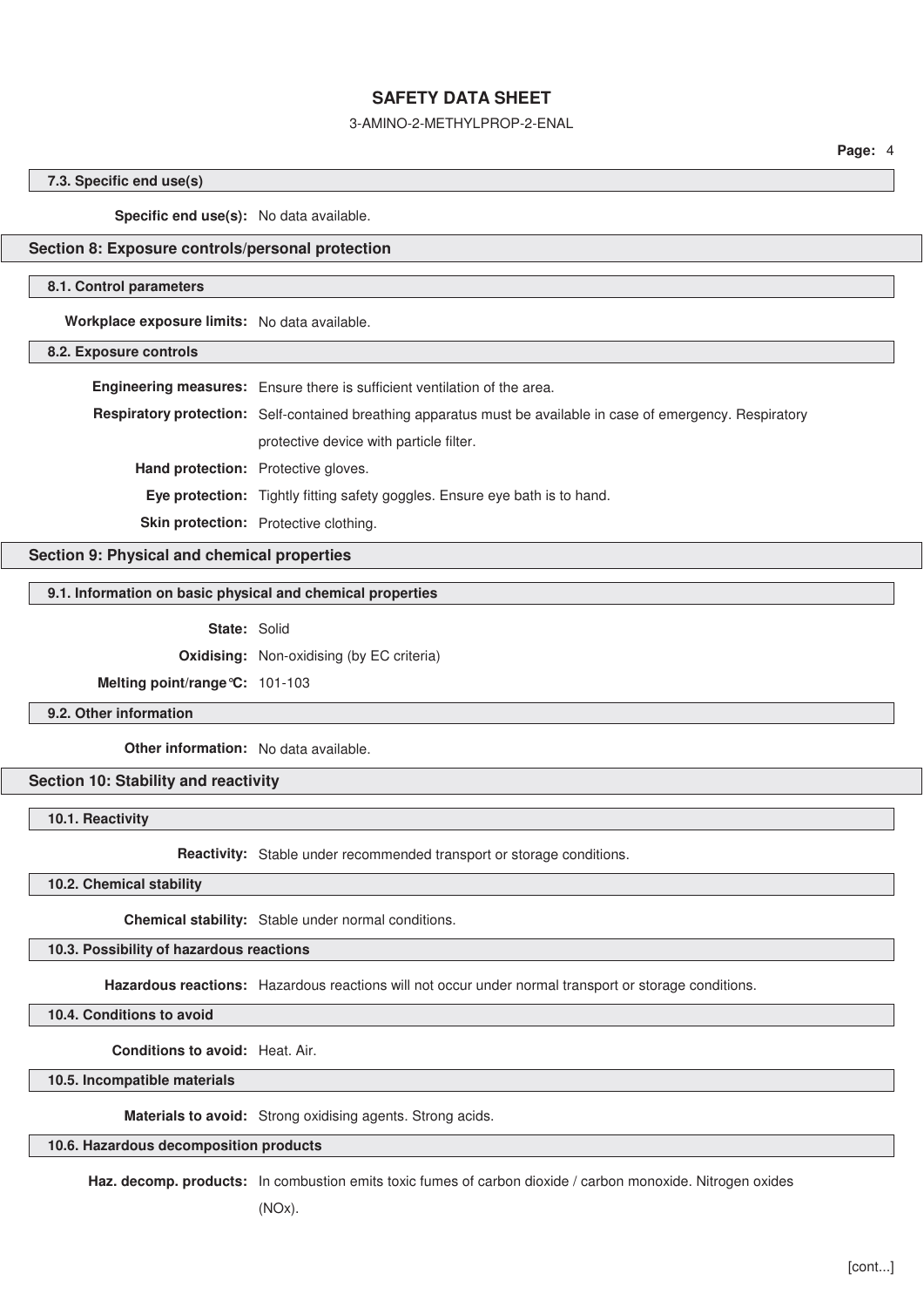## 3-AMINO-2-METHYLPROP-2-ENAL

### **Section 11: Toxicological information**

#### **11.1. Information on toxicological effects**

#### **Relevant hazards for substance:**

| Hazard                        | Route       | <b>Basis</b>       |
|-------------------------------|-------------|--------------------|
| Acute toxicity (ac. tox. 4)   | INH DRM ING | Based on test data |
| Skin corrosion/irritation     | <b>DRM</b>  | Based on test data |
| Serious eye damage/irritation | OPT         | Based on test data |

#### **Symptoms / routes of exposure**

Skin contact: Blistering may occur. Progressive ulceration will occur if treatment is not immediate.

**Eye contact:** Corneal burns may occur. May cause permanent damage.

**Ingestion:** Corrosive burns may appear around the lips. Blood may be vomited. There may be bleeding from the mouth or nose.

**Inhalation:** There may be shortness of breath with a burning sensation in the throat. Exposure may cause coughing or wheezing.

## **Section 12: Ecological information**

### **12.1. Toxicity**

**Ecotoxicity values:** No data available.

**12.2. Persistence and degradability**

**Persistence and degradability:** No data available.

**12.3. Bioaccumulative potential**

**Bioaccumulative potential:** No data available.

**12.4. Mobility in soil**

**Mobility:** No data available.

## **12.5. Results of PBT and vPvB assessment**

**PBT identification:** This substance is not identified as a PBT substance.

**12.6. Other adverse effects**

**Other adverse effects:** No data available.

**Section 13: Disposal considerations**

| 13.1. Waste treatment methods |                                                                                                                     |        |
|-------------------------------|---------------------------------------------------------------------------------------------------------------------|--------|
|                               | Disposal operations: MATERIAL SHOULD BE DISPOSED OF IN ACCORDANCE WITH LOCAL, STATE AND                             |        |
|                               | FEDERAL REGULATIONS                                                                                                 |        |
|                               | <b>Disposal of packaging:</b> Dispose of as special waste in compliance with local and national regulations Observe |        |
|                               | all federal, state and local environmental regulations.                                                             |        |
|                               | NB: The user's attention is drawn to the possible existence of regional or national                                 |        |
|                               | regulations regarding disposal.                                                                                     | [cont] |
|                               |                                                                                                                     |        |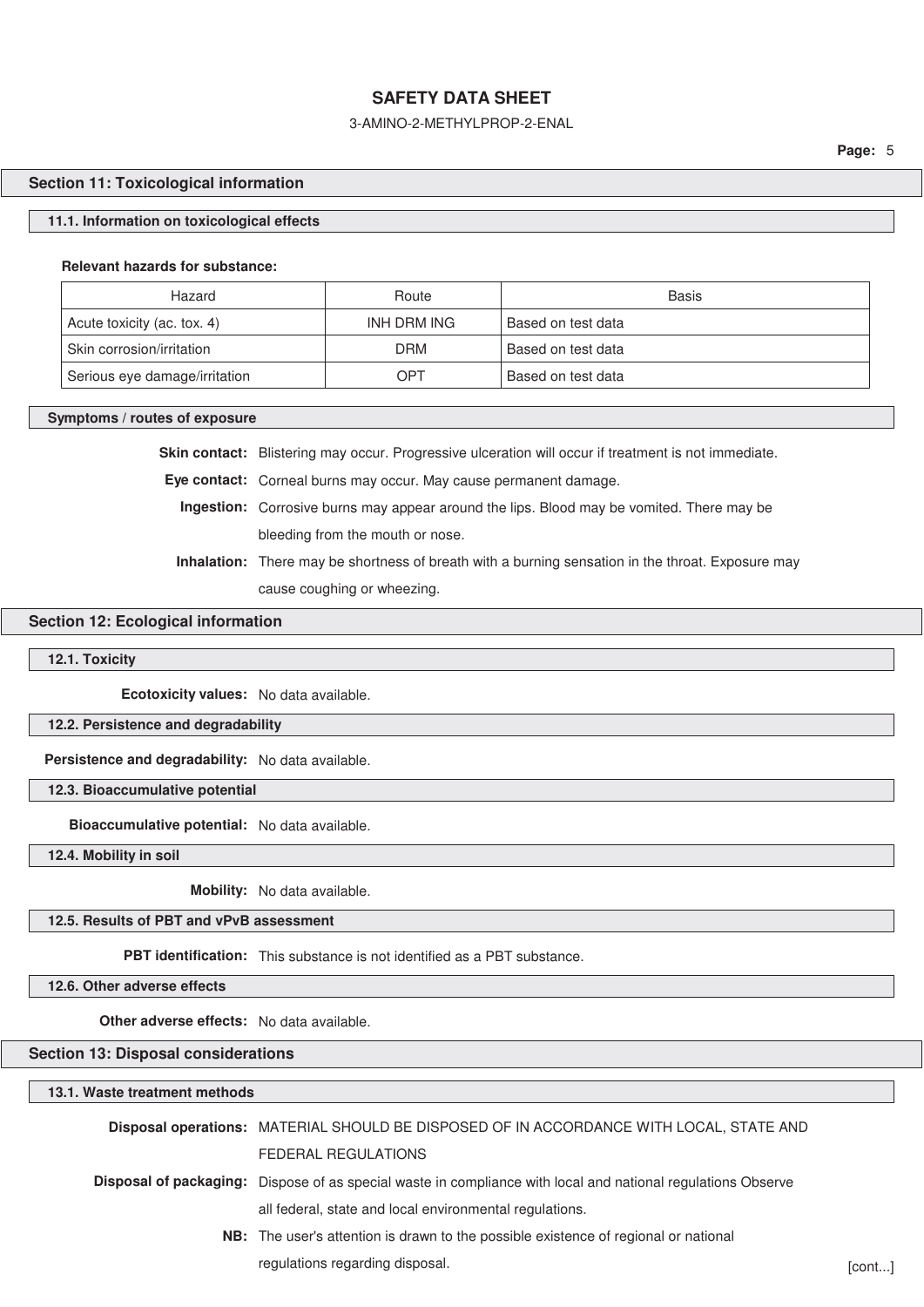### 3-AMINO-2-METHYLPROP-2-ENAL

#### **Section 14: Transport information**

**14.1. UN number**

**UN number:** UN2923

**14.2. UN proper shipping name**

**Shipping name:** CORROSIVE SOLID, TOXIC, N.O.S.

**14.3. Transport hazard class(es)**

**Transport class:** 8 (6.1)

**14.4. Packing group**

**Packing group:** III

**14.5. Environmental hazards**

**Environmentally hazardous:** No **Marine pollutant:** No **Marine pollutant:** No

**14.6. Special precautions for user**

**Tunnel code:** E

**Transport category:** 3

## **Section 15: Regulatory information**

**15.1. Safety, health and environmental regulations/legislation specific for the substance or mixture**

#### **15.2. Chemical Safety Assessment**

**Chemical safety assessment:** A chemical safety assessment has not been carried out for the substance or the mixture

by the supplier.

### **Section 16: Other information**

## **Other information**

| <b>Other information:</b> This safety data sheet is prepared in accordance with Commission Regulation (EU) No<br>453/2010. |
|----------------------------------------------------------------------------------------------------------------------------|
| * Data predicted using computational software. Toxtree - Toxic Hazard Estimation by                                        |
| decision tree approach. http://ecb.jrc.ec.europa.eu/qsar/qsar-tools/index.php?                                             |
| c=TOXTREE                                                                                                                  |
| $\sim$ Data predicted using computatioanl software ACD/ToxSuite v 2.95.1 Copyright 1994-                                   |
| 2009 ACD/labs, Copyright 2001-2009 Pharma Algorithms, Inc, Advanced Chemistry                                              |
| Development, Inc (ACD/Labs). http://www.acdlabs.com/products/pc admet/tox/tox/                                             |
| Phrases used in s.2 and 3: H302+312+332: Harmful if swallowed, in contact with skin or if inhaled.                         |
| H314: Causes severe skin burns and eye damage.                                                                             |
| R20/21/22: Harmful by inhalation, in contact with skin and if swallowed.                                                   |
| R34: Causes burns.                                                                                                         |
| Legal disclaimer: The material is intended for research purposes only and should be handled exclusively                    |